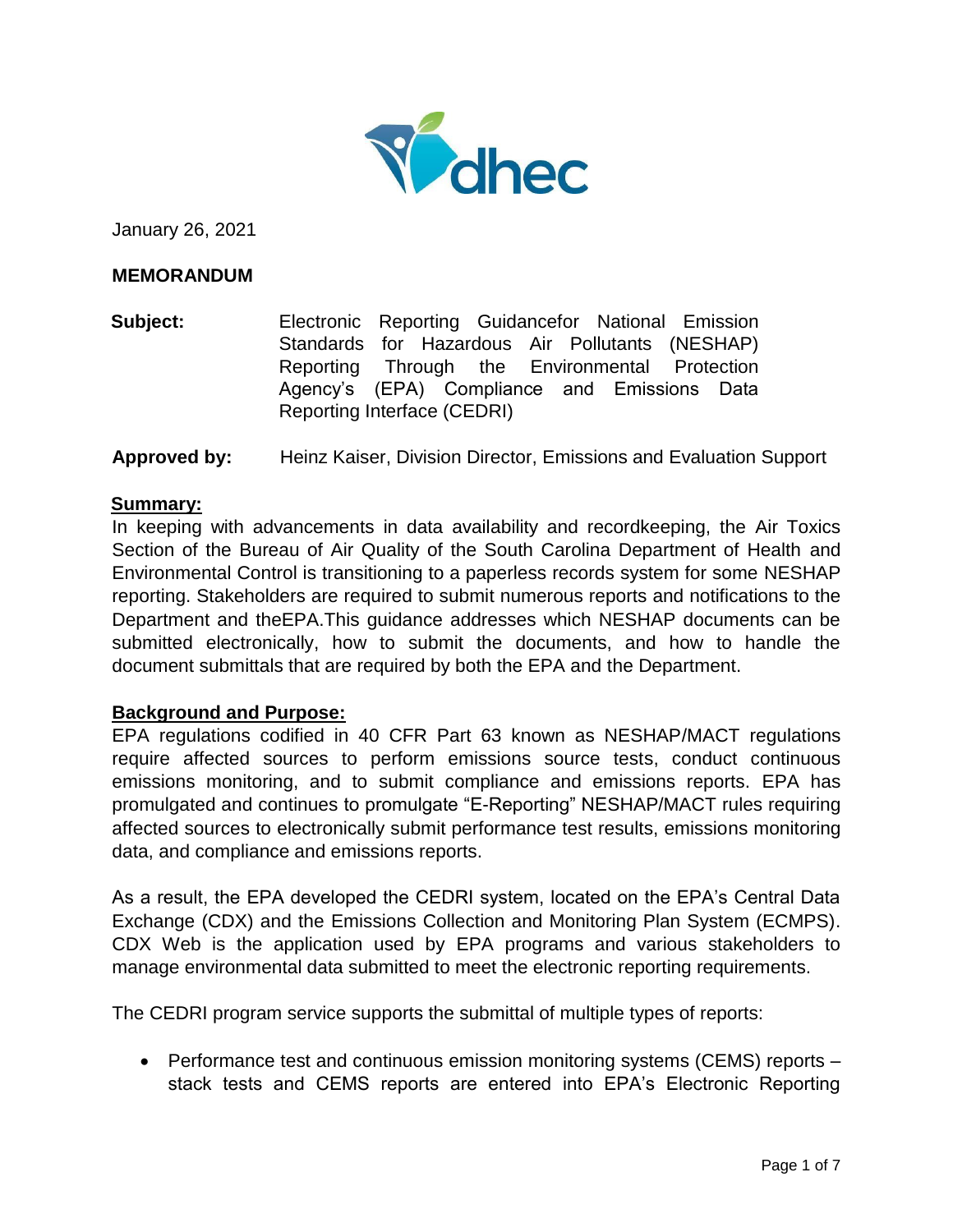Tool(ERT), which generates emission data files. Sources upload these files to CDX using CEDRI.

- Notifications Initial Notifications, Notifications of Compliance Status, and other notifications are typically submitted by regulated facilities to notify the EPA or the Department that the facility has become subject to, achieved compliance with, or changed compliance options with an applicable NESHAP regulation. Most notifications are uploaded to CEDRI as Adobe Portable Document Format (PDF) files.
- Air emission reports Air emission reports are submitted to the EPA and the Department after the facility achieves initial compliance and to report the continuous compliance status with an applicable regulation on a periodic basis (i.e. quarterly, semiannually, annually, etc.). These types of reports and reporting periods are identified by each specific rule.

As the administrator, the Department is delegated authority by the EPA to monitor compliance with and enforce federal rules that have been adopted into South Carolina's Air Regulations and Standards. This guidance defines which NESHAP/MACT reports must be submitted to the Department and/or CDX.

**This guidance document does not, in any way, preclude an affected source from complying with any reporting requirements (or any other requirements) set by an applicable subpart of 40 CFR Part 63.**

**Note that this guidance pertains to reports that must be submitted electronically to CDX pursuant to the requirements of an applicable Part 63 regulation and reports that are required by the Department (either in addition to, or separate from, an EPA requirement).**

## **Guidance:**

In the interest of reducing duplicate report and notification submissions and the environmental impacts of printed documents, the Department will accept the following reports and notifications electronically. The table below and Table 1 of Appendix A to this document specify the reports and notifications that will be accepted electronically by the Department and the submittal pathway.

The Department requires the reports and notifications indicated in the table below and in Table 1 of Appendix A as **separate submittals** (beyond the submittal to EPA via CEDRI) because the subject reports and notifications typically contain more information than is required by a subpart within Part 63 and are used for multiple purposes within the Department. Department use includes, but is not limited to, permitting (operating or construction permit requirements), compliance determinations and/or demonstrations and emission inventory and modeling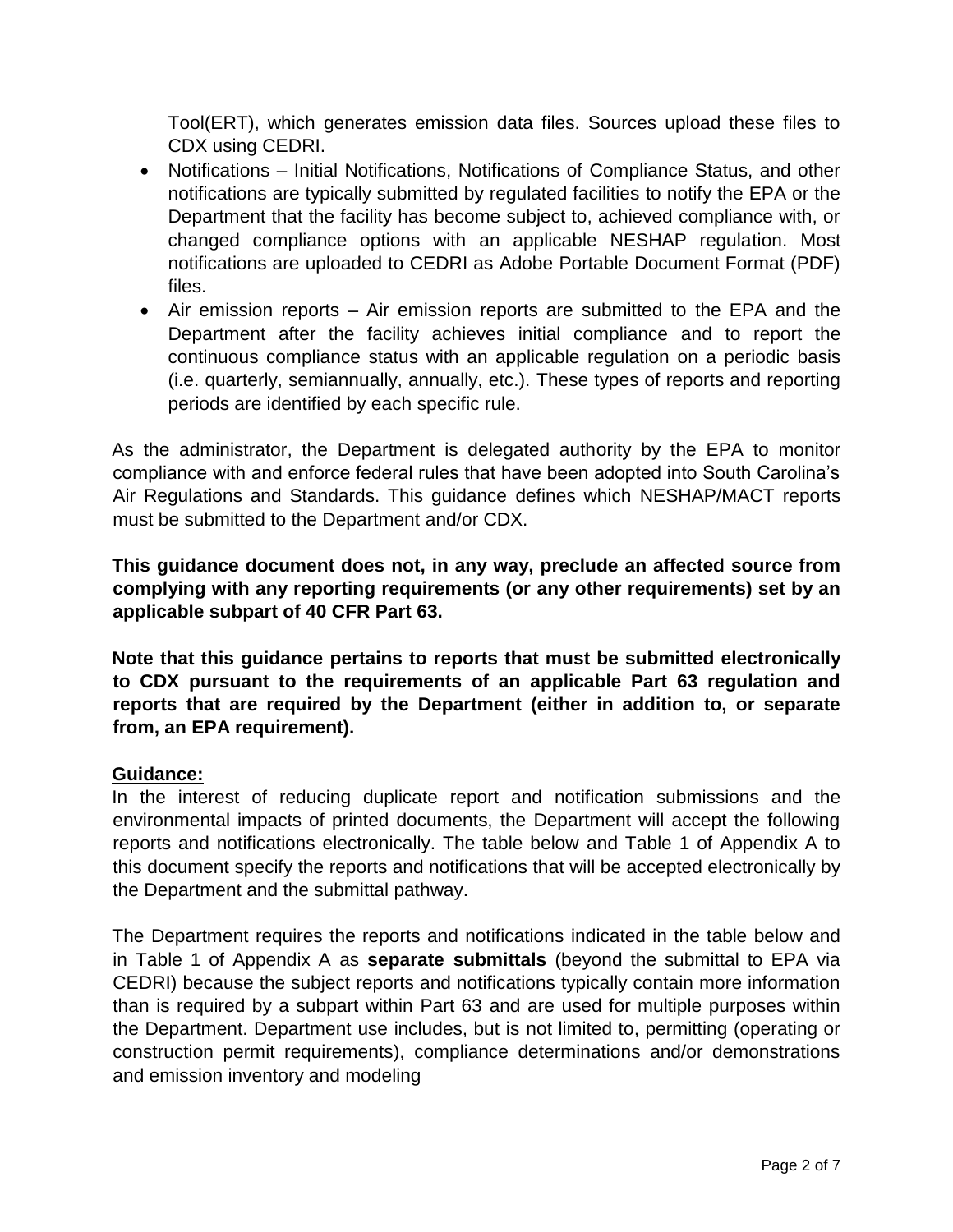| <b>Type of Submission</b>                                                                                                                                                                                       | <b>Submittal Guidance</b>                                                                                                                                                                                                                                                                                                                                                                                                                                                                                                                                                                         |
|-----------------------------------------------------------------------------------------------------------------------------------------------------------------------------------------------------------------|---------------------------------------------------------------------------------------------------------------------------------------------------------------------------------------------------------------------------------------------------------------------------------------------------------------------------------------------------------------------------------------------------------------------------------------------------------------------------------------------------------------------------------------------------------------------------------------------------|
| <b>NESHAP/MACT Performance Test</b><br><b>Reports and CEMS Performance</b><br>Evaluations (i.e. Relative Accuracy Test<br>Audits (RATA) and Certification<br>Applications)<br>Submittal Format: Paper copy only | Although the EPA requires some<br>performance test reports and CEMS<br>performance evaluations to be submitted<br>using CEDRI located on CDX for specific<br>NESHAP/MACT subparts, the Department<br>also requires all final source test reports to<br>be submitted in a written format as per SC<br>Regulation 61-62.1, Section IV(F)(1).<br>Performance test reports and CEMS<br>performance evaluations are not accepted<br>in electronic format by the Department and<br>must be submitted to the Department in a<br>written format.                                                          |
| <b>NESHAP/MACT Reports and</b><br>Notifications for Regulations Specified<br>in Table 1 of Appendix A to this<br><b>Document</b><br><b>Submittal Format: Electronic</b>                                         | These reports can be submitted using<br><b>CEDRI</b> located on CDX. Each<br>NESHAP/MACT subpart has different<br>requirements for what types of reports and<br>notifications are to be submitted via<br>CEDRI. Facilities should follow the specific<br>requirements described in each subpart.<br>For reports that are submitted using<br>CEDRI, a separate copy does not need to<br>be submitted to the Department for these<br>subparts. The Department will utilize the<br>information submitted in CEDRI via the<br>state reviewer process to minimize<br>redundant reporting requirements. |

Reports and notifications submitted to CDX via CEDRI for NESHAP/MACT regulations listed in Table 1 of Appendix A to this document will be utilized by the Department via the state reviewer process to minimize redundant reporting requirements. Reports and notifications that are only submitted to the Department and are not specifically addressed in this guidance should follow the most recent Department-approved submission procedures. Submittal of reports and notifications with an alternative approved procedure shall continue in the manner specified.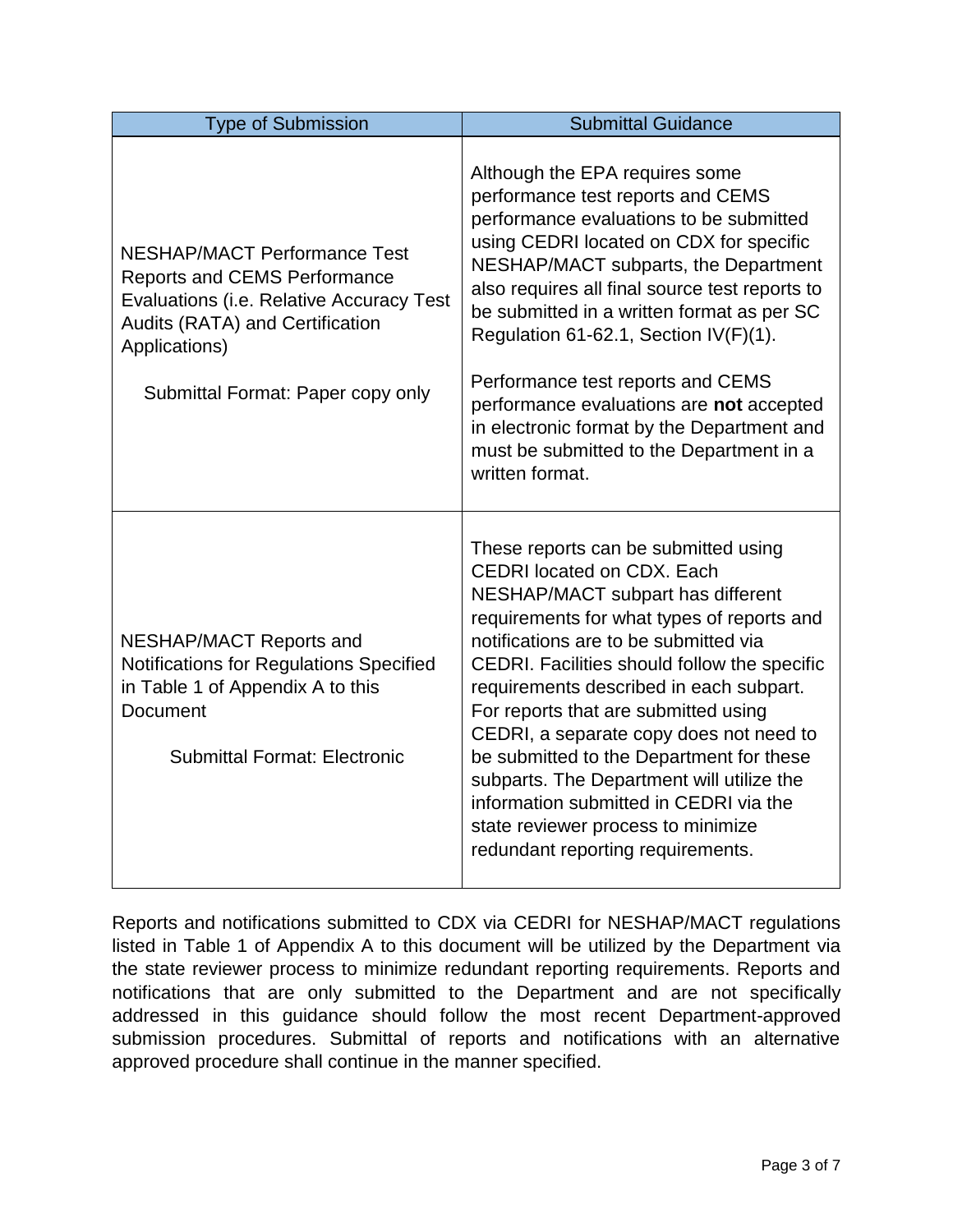### **Retention and Availability:**

- 1) Reports and notifications described in the table above for NESHAP/MACT regulations listed in Table 1 of Appendix A and any supplemental materials submitted in paper or electronic format will be retained as prescribed by the Department's retention schedules.
- 2) Reports described in the table above for NESHAP/MACT regulations listed in Table 1 of Appendix A and supplemental materials are considered and will be treated as public records.
- 3) Confidential Business Information (CBI) should not be submitted to CEDRI. For reports and notifications containing CBI, reports and notifications can be submitted via CEDRI with CBI omitted but a hard copy of the complete report or notification, including all information claimed to be CBI, must be submitted to the Department. Any report or notification containing CBI will be handled according to the Department's confidentiality policy.
- 4) All reports submitted to CDX are made available to the public by EPA via WebFIRE 60 days after submittal.

### **Reference Websites**

Central Data Exchange <https://cdx.epa.gov/>

WebFire <https://cfpub.epa.gov/webfire/>

EPA CEDRI Information Website <https://www.epa.gov/electronic-reporting-air-emissions/cedri>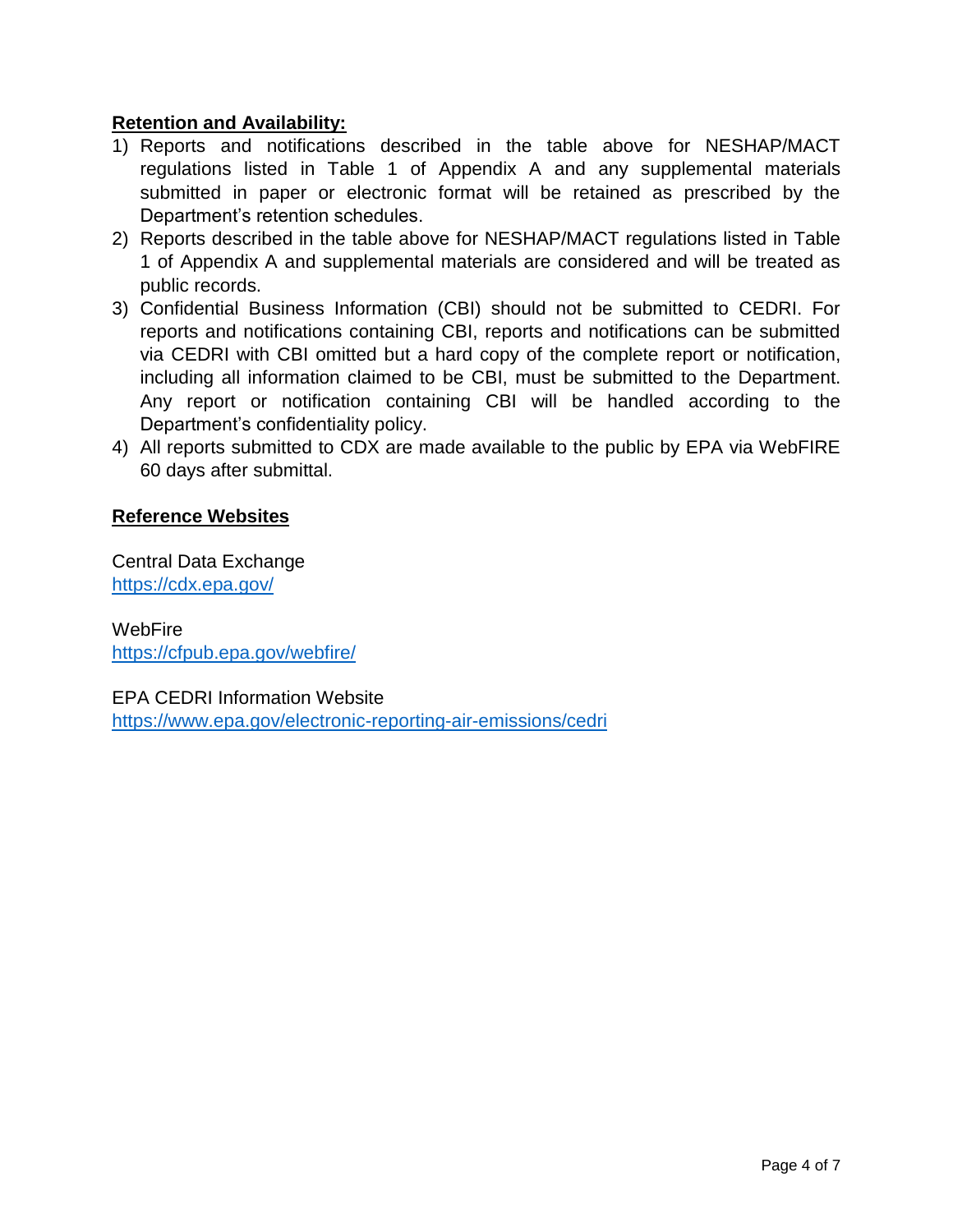# **Appendix A**

#### **Table 1 - NESHAP/MACT Regulations for which Electronic Reporting through CEDRI is now allowed**

| un ough OLDIN 13 HOW a<br><b>NESHAP/MACT</b> | <b>Rule Name</b>                                                                                        |  |
|----------------------------------------------|---------------------------------------------------------------------------------------------------------|--|
| <b>Subpart</b>                               |                                                                                                         |  |
| <b>AAAAA</b>                                 | <b>Lime Manufacturing Plants</b>                                                                        |  |
| <b>DDDD</b>                                  | Plywood and Composite Wood Products                                                                     |  |
| <b>DDDDD</b>                                 | Industrial, Commercial, and Institutional Boilers<br>and Process Heaters at Major Sources               |  |
| EEEEE                                        | Iron and Steel Foundries (Major Sources)                                                                |  |
| FFFFF                                        | Integrated Iron and Steel Manufacturing                                                                 |  |
| GGGGG                                        | <b>Site Remediation</b>                                                                                 |  |
| III                                          | Surface Coating of Automobiles and Light-Duty<br><b>Trucks</b>                                          |  |
| <b>JJJJ</b>                                  | Paper and Other Web Coating                                                                             |  |
| <b>JJJJJJ</b>                                | Industrial, Commercial, and Institutional Boilers<br>at Area Sources                                    |  |
| <b>KKKK</b>                                  | <b>Surface Coating of Metal Cans</b>                                                                    |  |
| <b>LLL</b>                                   | <b>Portland Cement Manufacturing Industry</b>                                                           |  |
| <b>LLLLL</b>                                 | Asphalt Processing<br>Asphalt<br>Roofing<br>and<br>Manufacturing                                        |  |
| МM                                           | Chemical Recovery Sources at Kraft, Soda,<br>Sulfite, and Stand-Alone Semichemical Pulp<br><b>Mills</b> |  |
| <b>MMMM</b>                                  | Surface Coating of Miscellaneous Metal Parts<br>and Products                                            |  |
| <b>NNNN</b>                                  | Surface Coating of Large Appliances                                                                     |  |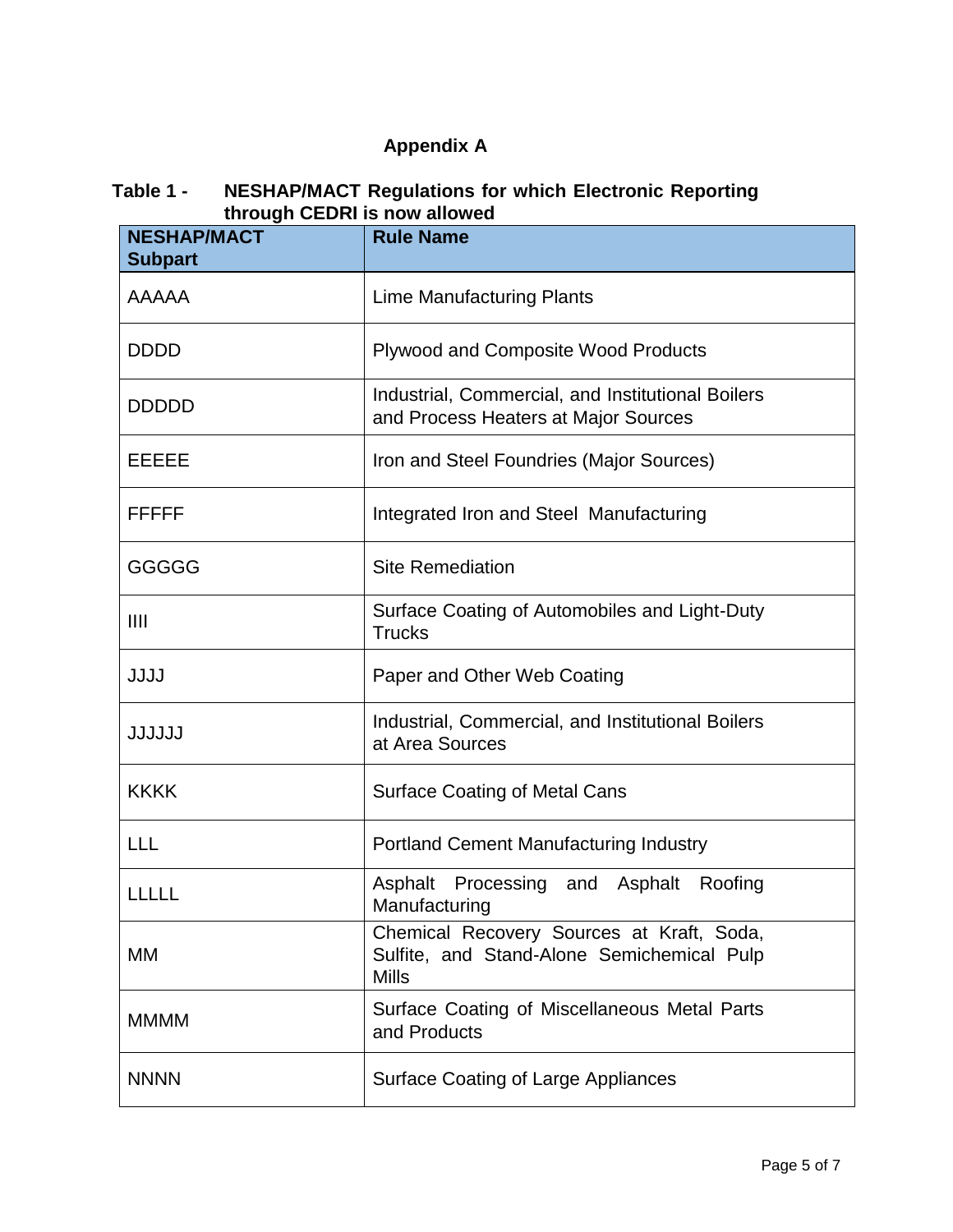| 0000         | Printing, Coating, and Dyeing of Fabrics and<br><b>Other Textiles</b>      |  |
|--------------|----------------------------------------------------------------------------|--|
| <b>PPPP</b>  | Surface Coating of Plastic Parts and Products                              |  |
| <b>PPPPP</b> | <b>Engine Test Cells/Stands</b>                                            |  |
| QQQQ         | <b>Surface Coating of Wood Building Products</b>                           |  |
| <b>RRRR</b>  | <b>Surface Coating of Metal Furniture</b>                                  |  |
| <b>RRRRR</b> | <b>Taconite Iron Ore Processing</b>                                        |  |
| <b>SSSS</b>  | <b>Surface Coating of Metal Coil</b>                                       |  |
| <b>UUUU</b>  | <b>Cellulose Products Manufacturing</b>                                    |  |
| <b>UUUUU</b> | Coal- and Oil-Fired Electric Utility Steam<br><b>Generating Units</b>      |  |
| <b>VVV</b>   | <b>Publicly Owned Treatment Works</b>                                      |  |
| <b>VVVV</b>  | <b>Boat Manufacturing</b>                                                  |  |
| <b>WWWW</b>  | <b>Reinforced Plastic Composites Production</b>                            |  |
| <b>XXXX</b>  | <b>Rubber Tire Manufacturing</b>                                           |  |
| YY           | Maximum<br>Achievable<br>Control<br>Generic<br><b>Technology Standards</b> |  |
| <b>YYYY</b>  | <b>Stationary Combustion Turbines</b>                                      |  |
| ZZZZ         | Stationary Reciprocating Internal Combustion<br>Engines                    |  |
| ZZZZZZ       | Iron and Steel Foundries (Area Sources)                                    |  |

**Note: Please review this table frequently as new NESHAP/MACT regulations are incorporating CEDRI reporting**